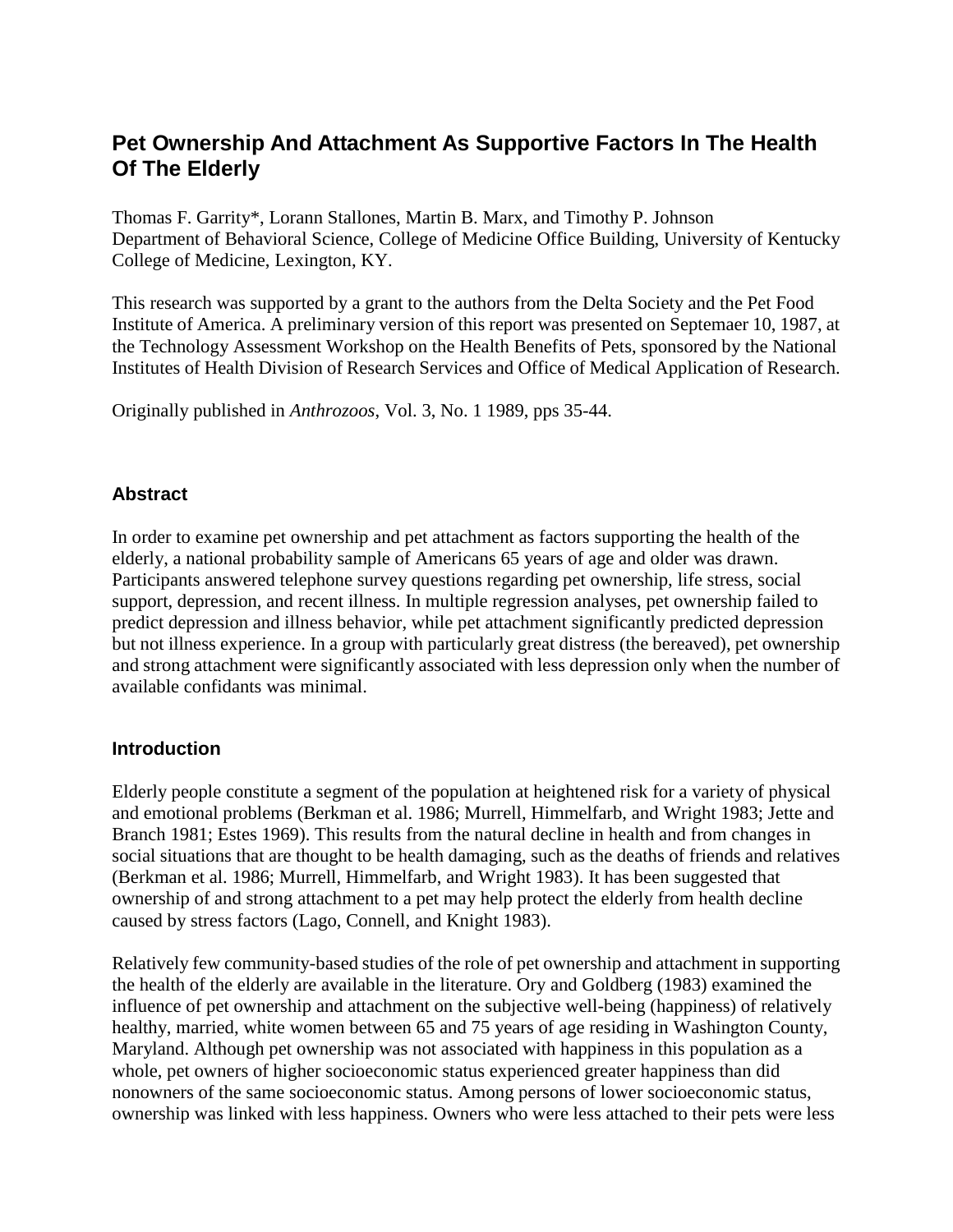happy than were either attached owners or nonowners. This study suggests that the influence of these pet variables may be complex and conditioned by other characteristics of individuals.

Others have found an indication of longer survival in those owning pets. Mugford and M'Comisky (1975) found that elderly retirees experienced greater survival when given pet birds. The oft-cited study of coronary patients examined at one-year follow-up found a better survival rate in pet owners as compared to nonowners (Friedmann et al. 1980).

Several other studies of the bereaved have found evidence of an association of pet ownership or pet attachment and physical or emotional status (Akiyama, Holtzman, and Britz 1987; Bolin 1987; Lund et al. 1984). Akiyama and colleagues (1987), for example, found that, among 108 widows, the 51 pet owners were less likely to report problems with constipation, difficulty swallowing, persistent fears, cold sores, headaches, feelings of panic, and extensive medication taking. On an inventory of 52 symptoms, the nonowners reported greater symptoms scores on 40, a clustering that is far beyond chance.

However, much of the literature on the health-supporting attributes of pet ownership and attachment is anecdotal, ungeneralizable, and flawed as scientific research (Marx 1984). Another shortcoming in the earlier work is the failure to specify theoretical frameworks to guide the derivation of research hypotheses and link the studies to other related research. More recently, investigators have begun to address the issue of a theoretical framework contrasting the notion of support from companion animals with the support derived from humans (Netting, Wilson, and New 1987), particularly among the elderly (Erickson 1985; Robb and Stegman 1983).

In the present study, we conceive of pet ownership and attachment as factors that operate directly to enhance health and emotional well-being and/or indirectly by buffering the impact of stressful events on health and emotional well-being (Garrity and Marx 1985). We view the pet variable in the same way that others have viewed human social support—that is, as a resource that may enhance health directly and/or as one that comes into play beneficially only when there is a stressful challenge.

The constellation of relationships among stress, health, and social support is now a widely used research paradigm (Johnson 1988) with a long tradition in psychosomatic medicine (Cannon 1929; Selye 1946; Holmes et al. 1950). In recent years, several comprehensive reviews have assessed this literature (Barrera 1986; Cohen and Wills 1985; Kessler and McLeod 1985). The reviewers generally conclude that a volume of evidence currently exists supporting the direct and buffering effects of human social support on health status. However, the notion that the strength and type of effect found is, at least in part, dependent upon both the quality of the research design used and the types of measures also is gaining consensus. Furthermore, recent work has extended the notion of social support to include the quality of intimacy between confidants (Hall, Schaeffer, and Greenberg 1987; House and Kahn 1985) in addition to the presence of supporting people and organizations that was emphasized in the earlier work on social support (Berkman and Syme 1979). The introduction of the importance quality of intimacy in the theoretical construct has direct bearing on the need to assess the quality of attachment to companion animals, not just the simple fact of ownership or the presence of a companion animals in the household. In particular, there is need to assess the relationship between a household member and the companion animals, since the primary caregiver may not be the respondent in a telephone survey such as the one we conducted.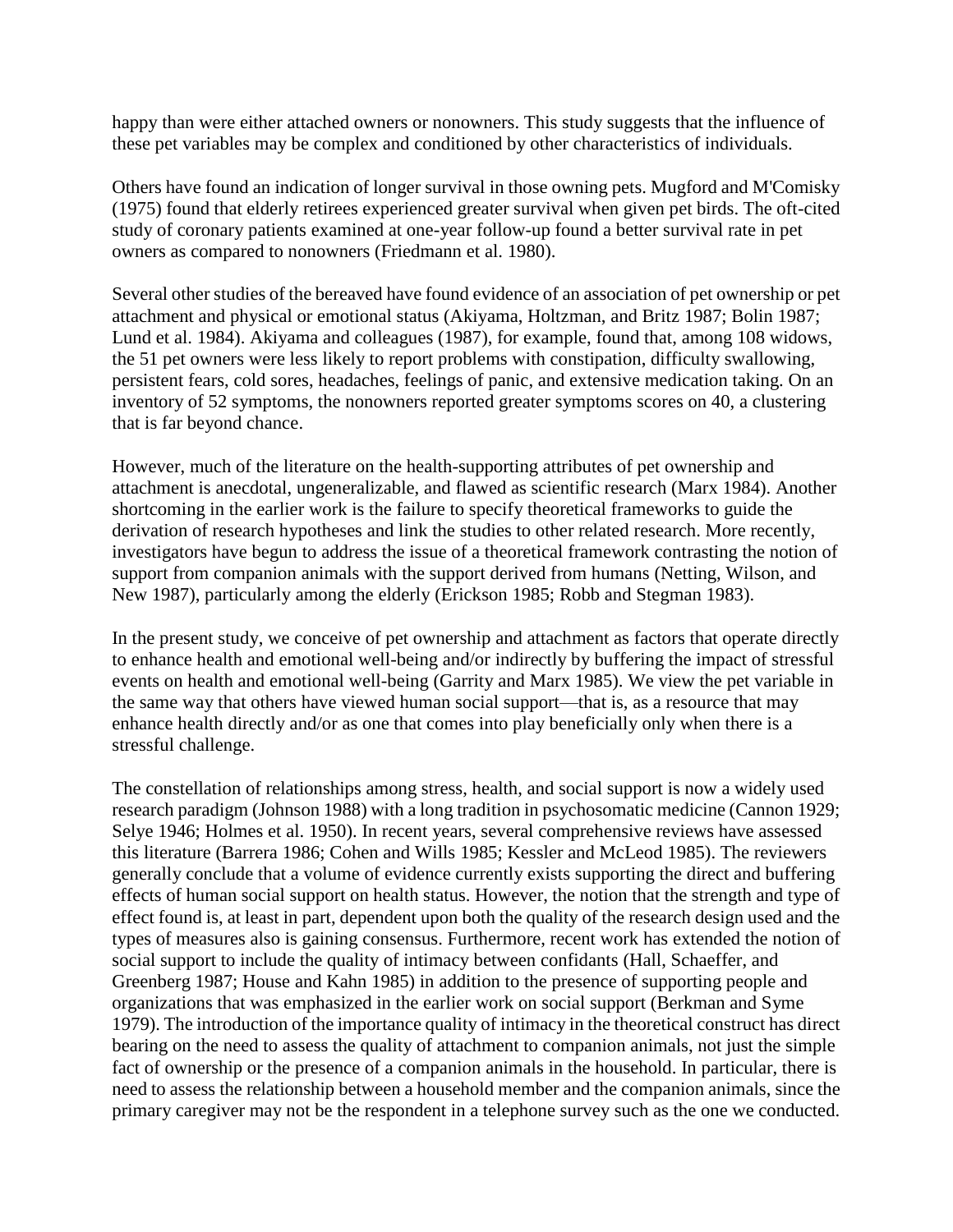This paradigm suggests the research questions examined in the present study:

- 1. Among U.S. elderly, are emotional well-being and reported health linked with either pet ownership or the intensity of attachment to the pet (i.e., so-called direct effects)?
- 2. In this group, are the relationships between these pet and health variables conditioned by the stressfulness of the challenges faced by the person (i.e., so-called indirect or buffer effects)?
- 3. Given the apparent conceptual similarity of pet and human social support, among the elderly, does the availability of human supports affect the impact of pet supports on emotional well-being and reported health?

### **Materials and Methods**

### **Sample**

A national probability sample of U.S. households was selected by random digit dialing using a two-stage cluster design stratified by region (Waksberg 1978). All households contacted were screened for the presence of an adult aged 65 or older. When more than one eligible person resided in a household, a random respondent-selection procedure was used. A total of 1,232 persons 65 years of age and over were interviewed from the 1,794 households that contained an individual in this age group, resulting in an overall response rate of 68.7%. The final sample was compared to 1980 U.S. Census figures for the adult population aged 65 and over (U.S. Bureau of the Census 1983a and b). These results, presented in detail elsewhere (Marx, Stallones, and Garrity 1987), indicated that the sample closely resembled the U.S. elderly population in terms of sex and race composition, marital status, and metropolitan residence. The sample, however, also appeared to be somewhat younger and better educated than the total aged population. In addition, the northeastern region of the United States was slightly underrepresented, and the southern region over represented, because of refusal rates above and below average, respectively, in these two regions. Overall, however, for the purposes of testing our research questions, the sample appears to have provided a reasonable representation of the U.S. elderly population.

### **Interview Procedures**

Interviews were conducted by professional interviewers at the University of Kentucky Survey Research Center in a manner described elsewhere (Marx, Stallones, and Garrity 1987).

### **Measurement of Variables**

*Recent Life Events*. Twelve negative life events were used (see Appendix 1). These were derived from the original Schedule of Recent Events in Holmes and Rahe (1967), which were selected and employed by Moos and coworkers (1983), with modifications that substitute "retirement" for three items dealing with employment "Death of a favorite pet" was added for its relevance to this study. The items were scored by summing unit weights  $(1 = event did not occur; 2 = event did occur)$ rather than using the consensus weights employed by Holmes and Rahe (1967). This simplified procedure compares favorably with the more complex method (Ross and Mirowsky 1979). We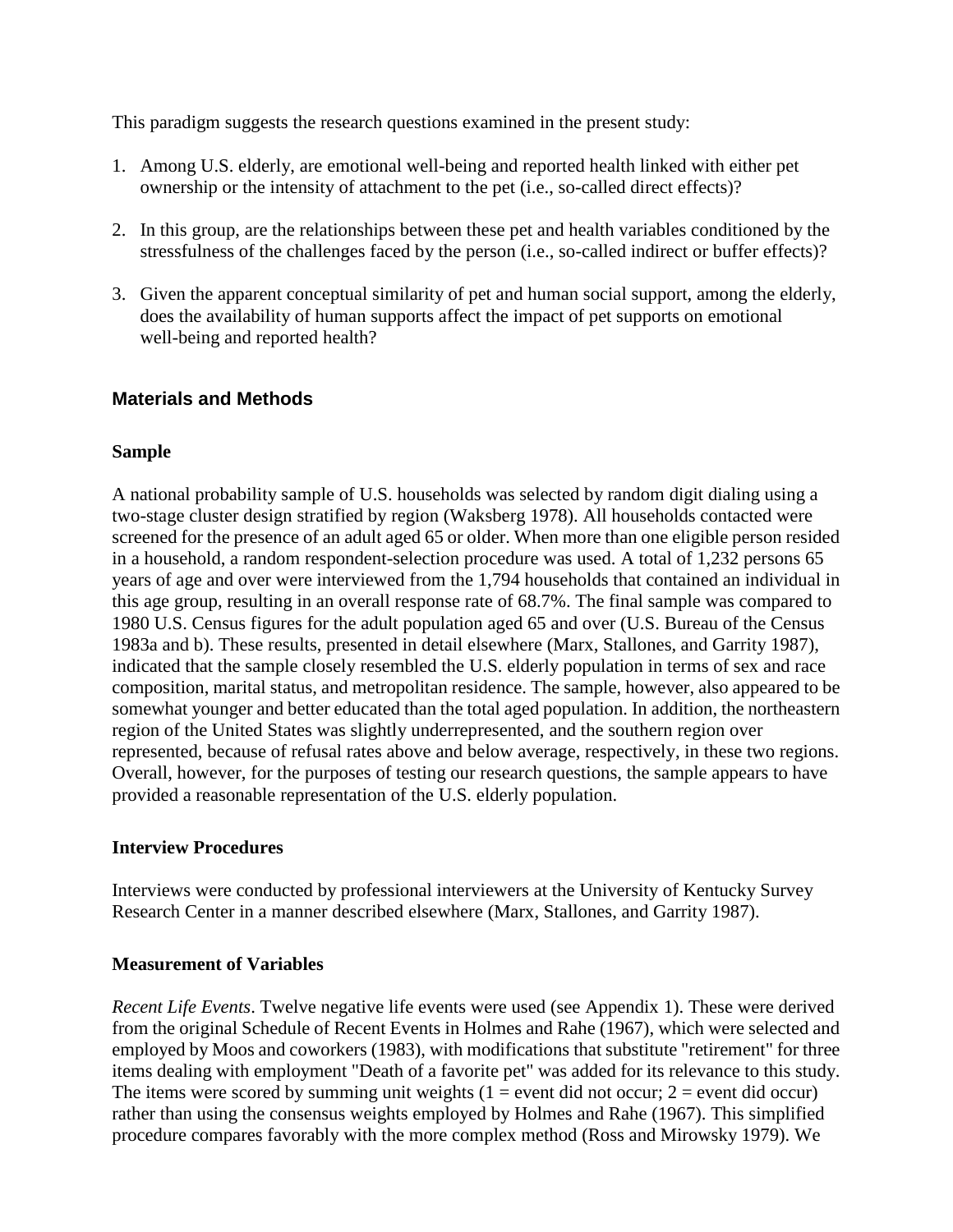asked respondents to report only events that had occurred in the previous year. Inclusion of only negative events is justified by previous results that indicate their predictive value relative to illness (Ross and Mirowsky 1979). Rahe (1974) has presented data indicating satisfactory reliability and validity of the total instrument. Moos and colleagues (1983) have presented norms for a community sample and for a depressed sample using the shorter instrument. Billings and Moos (1982) have shown that the short instrument containing negative events is highly consistent in a test-retest study. Data on the test-retest reliability of the total instrument in diverse samples and cultures have been reviewed by Holmes and Masuda (1974).

*Protective Factors: Human and Animal Attachments*. The concept of protective resources was studied by assessing human and animal attachment and support. One question regarding human support is relevant in the present report: respondents were asked about the availability and number of confidants. This question was derived from a question in Moos and coworkers (1983) and modified slightly for use in a telephone interview. Respondents could answer that they had no, one or two, or three or more confidants available, and those responses were coded 1, 2, and 3, respectively. (In some analyses in which subjects were few, this three-point scale was dichotomized as near to the median as possible.) Studies of validity and reliability were not available, but the simplicity and objective nature of the information would tend to enhance these, except when respondents intended to deceive the interviewer.

About one-third of the respondents (408) owned one or more pets. In order to assess the quality of a human-companion-animal relationship and thereby provide clues to the likelihood of this support influencing health, responses to six questions were scored and combined to produce a single measure of the attachment between the respondent and the companion animal (see Appendix 2). All "yes" responses were valued at 2, and all "perhaps" and "no" responses were valued at 1. All questions were considered to be of equal weight, and their responses added together. This scale has an internal consistency coefficient of 0.58. Other psychometric properties are described elsewhere (Stallones et al., in preparation). Because the distribution of the composite measure is skewed such that most pet owners obtain high scores, it was dichotomized as close to the midpoint as possible. The type of animal was also ascertained, but, for the present report, owners of every type of animal were grouped together. Dog and cat owners constituted more than 85% of all owners in this population.

*Emotional Distress*. The Center for Epidemiological Studies' Depression Scale (CES-D) was used to measure emotional distress (Radloff 1977). People were asked 20 questions. Each question could be answered by specifying that the item was experienced during the previous week rarely or none of the time (coded 0), some or little of the time (coded 1), occasionally (coded 2), or most of the time (coded 3). Four items were stated in the opposite direction and were reversed before all 20 items were summed. The higher the score, the greater the depression.

The CES-D has been used to assess depressive symptoms in surveys of different populations in the United States (Comstock and Helsing 1976; Frerichs, Aneshensel, and Clark 1981; Roberts 1980) and has been shown to be a valid screening tool for detecting depressive symptoms in psychiatric populations (Weissman et al. 1977). It has also been used among the elderly (Berkman et al. 1986; Murrell, Himmelfarb, and Wright, 1983). It was selected for use in this study because of its demonstrated validity, reliability, and internal consistency (Venon and Roberts 1982). The internal consistency coefficient in our study population was 0.81.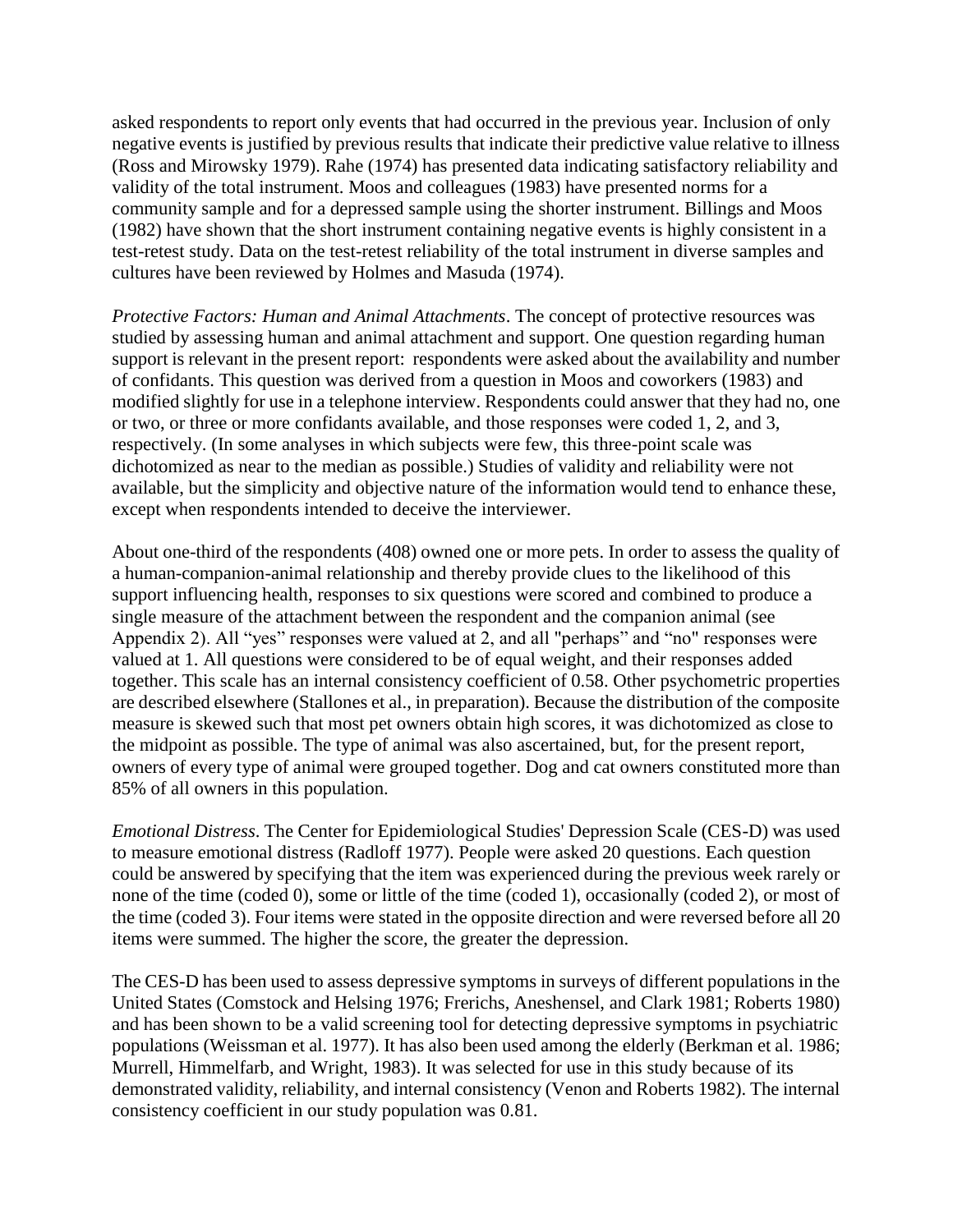*Illness Behavior Measures*. Because of the difficulty of obtaining reliable medical information using the survey format, respondents were asked four questions regarding functional capacity and illness behavior. They were asked to report the number of visits to the doctor in the past six months  $(1 = no \text{ visits}, 2 = 1 \text{ or } 2 \text{ visits}, 3 = 3 \text{ or } 4 \text{ visits}, 4 = 5 \text{ or more visits}),$  hospitalizations in past year  $(1 = no, 2 = yes)$ , illness-related reductions in activity in past year  $(1 = no, 2 = yes)$ , and prescription drugs currently being taken (1 = none, 2 = 1 or 2 medications,  $3 = 3$  or 4 medications,  $4 = 5$  or more medications). Responses were summed to provide an index of recent illness experience. These indirect measures of health provide more reliable and valid indicators of health status than do questions in a telephone survey about chronic medical conditions (Hochstim and Renne 1971).

*Demographic Descriptors*. Questions designed to ascertain demographic characteristics of the respondent include year of birth, gender, race, occupation and industry of employment, educational attainment, county and state of residence, marital status, number of persons in household, and number of children under 18 years living in the household. All demographic questions have been used repeatedly in prior survey research (VanDusen and Zill 1975).

# **Results**

Associations among the major variables of this study are presented in Table 1. The first research question, regarding the links between pet variables and depression and illness, is addressed with these correlations, which indicate that only the relationship of pet attachment and depression is significant. With regard to depression, nonowners averaged 6.64 (*N*= 661), and owners averaged a similar 6.49 ( $N = 339$ ) on the CES-D scale. (Note: Here and elsewhere in the analyses, total number of subjects is less than 1,232. Al1 questions permitted respondents to refuse to answer; hence, there are missing data.) Nonowners scored 6.70 ( $N = 816$ ), and owners scored a comparable 6.67  $(N = 405)$  on the composite recent illness measure. Depression scores of more strongly attached and less strongly attached pet owners were significantly different 6.00 (*N* = 211) and 7.57  $(N = 101)$ , respectively ( $p < .04$ ). Illness scores were not different 6.66 ( $N = 246$ ) among the attached and  $6.68$  ( $N = 127$ ) among the less attached.

The second research question asks if, instead of a direct relationship between pet and health variables, there might be a conditional relationship, such that the pet variables operate to buffer the impact of life changes on health when the person is under considerable stress, but not at low levels of stress. Two multiple regression equations, not presented here in tabular form, were generated. The first attempted to predict level of depression by using the direct effects of life change and pet ownership and the interaction effect of these two variables. The latter, if significant, would suggest that pet ownership operates differently on depression at different levels of life change. Only life change gave evidence of a significant influence on depression—the more life change, the more depression. The equation indicated that neither pet ownership nor the interaction is significantly predictive of depression.

Hence, we found no evidence for a buffering effect of pet ownership. The second regression equation found the same basic result when reported illness was made the dependent variable of the equation: there was no evidence of either direct or buffering influences of pet ownership on illness.

Table 2 presents the results of two parallel equations in which pet attachment has been substituted for pet ownership. In the first equation, both life change and pet attachment account for significant,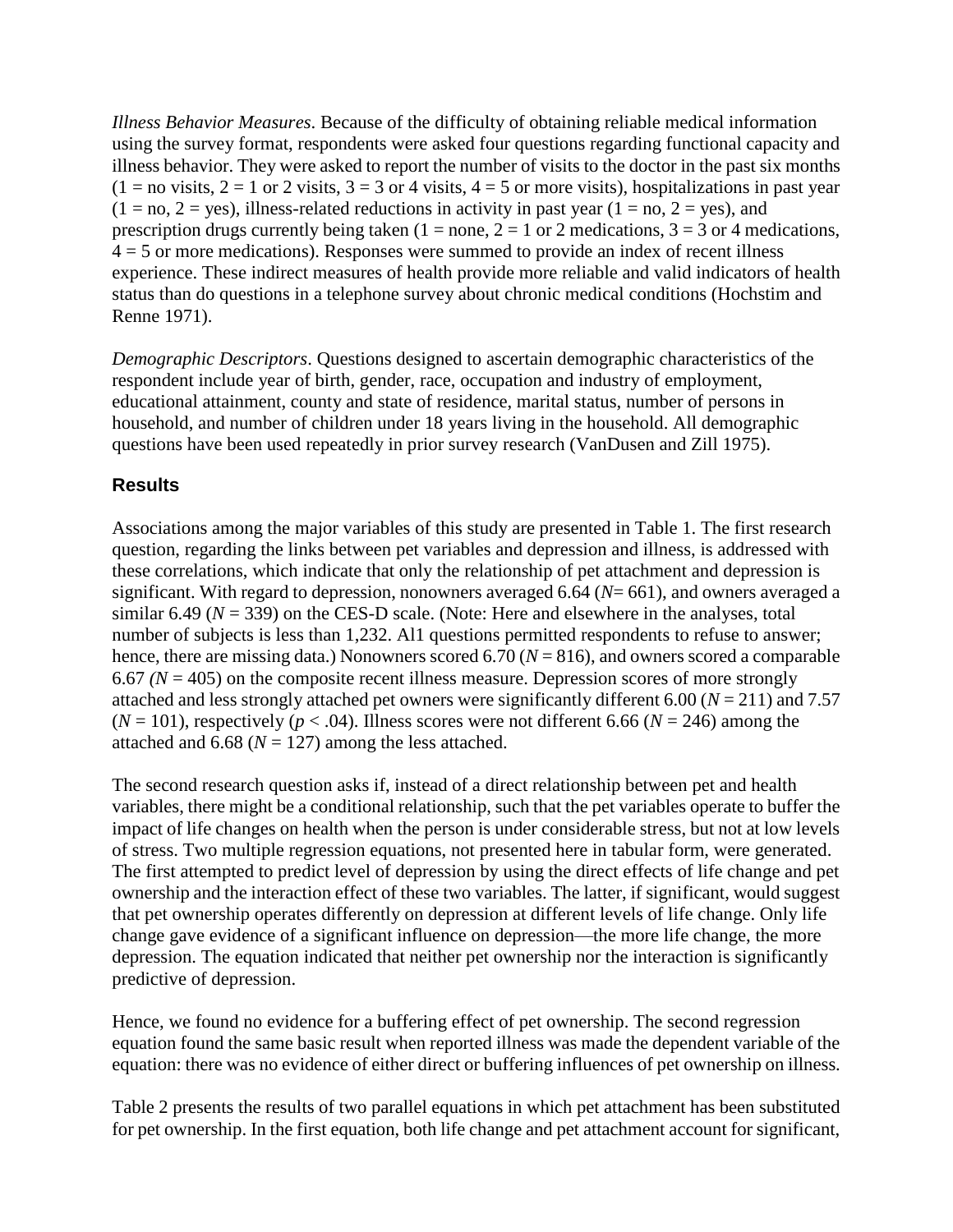though small, increments in the variance of depression; however, no buffering effect is found for pet attachment. In the second equation, only life change accounts for a significant but small portion of the variance in reported recent illness.

The third research question asks whether the availability of human social support affects the impact of pet support on emotional well-being and health. In order to address this issue, human social-support variable (availability of confidants) was added to the equations just reviewed. In the first of two equations, not shown here in tabular form, both the life change and confidant support variables were found to explain significant but small portions of variance in depression, with greater life change and less confidant support being associated with greater depression. However, even with adjustment for human social support, pet ownership did not emerge as a significant predictor of depression. The same was true when reported illness was substituted for depression as the dependent variable, although, in this case, the human support variable failed to emerge as a significant predictor of illness.

In Table 3, two parallel regression equations were computed in which pet attachment was substituted for pet ownership. In the equation predicting depression, life change and pet attachment remain significant predictors. In the second equation, only the interaction of confidant support and pet attachment accounts for a significant portion of the variance in reported illness. At the low support level, a stronger pet attachment is associated with less reported illness. At the high level of support, stronger pet attachment is associated with slightly greater reported illness. In other words, the significant interaction indicates that pet attachment relates differently to illness in circumstances of low and high support, namely, that strong pet attachment is only linked to enhanced health when human support is less available.

In the secondary analyses intended to examine the role of pet variables in a subgroup at particular risk of emotional and physical difficulty, the bereaved (those having experienced within the previous year the death of a spouse, another family member, or a friend) were examined in regard to the impact of pet and human social support on emotional and physical illness. The next two tables provide some indication that, at a low level of confidant support, pet variables are linked to less depression among the bereaved. Table 4 illustrates that bereaved elderly without confidants experience less depression when they are pet owners. Pet ownership among the bereaved appears to be unassociated with depression when one or more confidants are available. Table 5 illustrates a similar association in relation to pet attachment. Among those bereaved respondents with two or fewer confidants, stronger pet attachment is linked to less depression. (Note: In this table, respondents with zero, one, or two confidants were combined for analysis because there were too few with no confidants for separate analysis.) No such association is found among bereaved elderly with more confidants present. When reported illness was examined as the dependent variable, pet variables and confidant support were not found to interact.

# **Discussion**

Among the elderly respondents of this study, the number of life change events experienced during the previous 12 months was modestly associated with both depression and reported illness scores. The life stress literature suggests that this is to be expected. When social support, here operationalized as availability of confidants, was examined in the whole sample as a potential protector of emotional and physical health in the presence of varying levels of life stress, it was modestly associated with depression but not with reported illness. The elderly who had support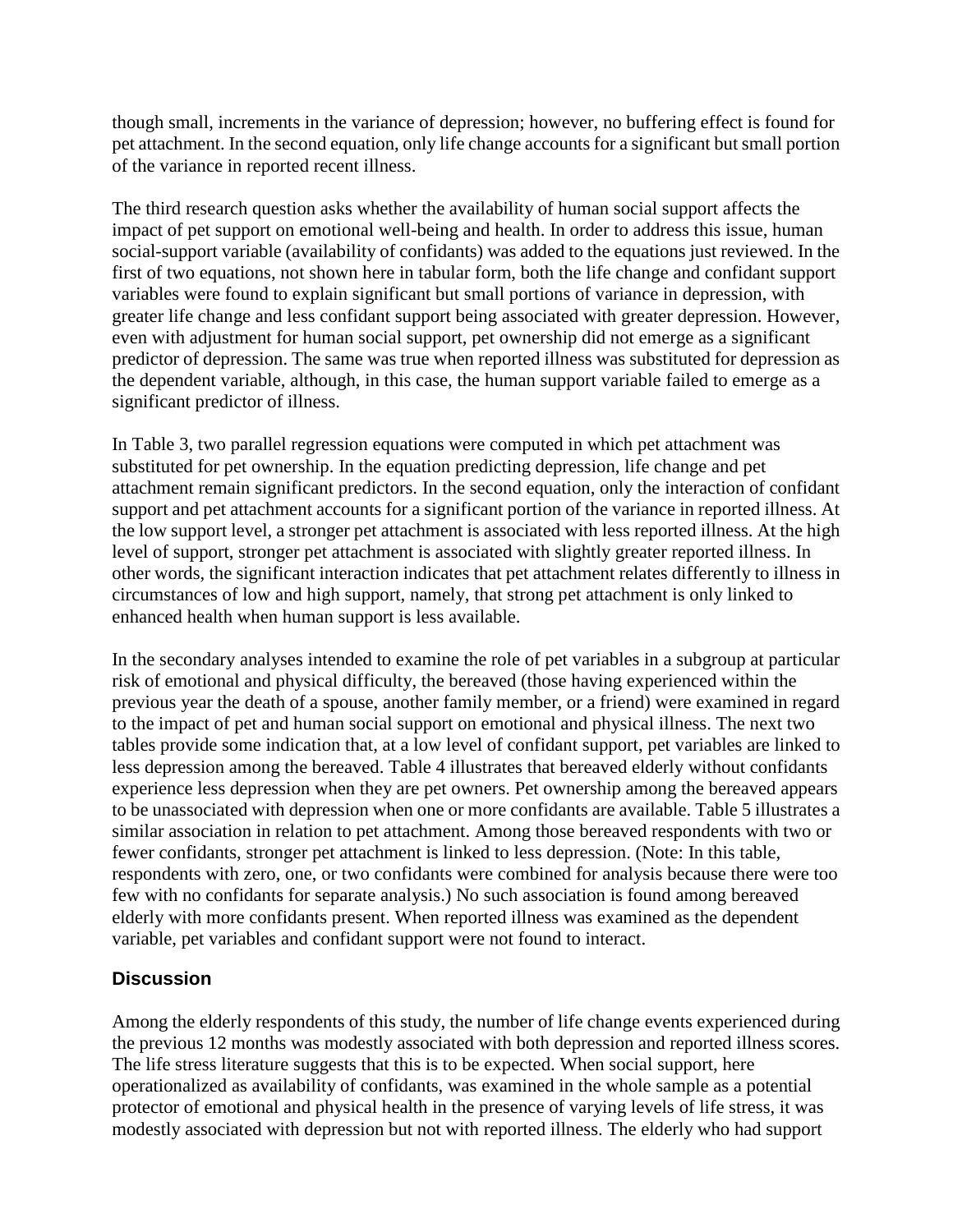available from a confidant experienced less depression than did those without confidant support. There was, however, no indication of a buffer effect for this variable—confidant support appeared to operate similarly at lower and higher levels of life events.

Pet ownership alone was not associated with either emotional or physical health status in the elderly in this sample; however, strong attachment to a pet was associated with less depression. The statistically significant influence of pet attachment was manifested as a direct effect on depression rather than a buffering effect between life events and depression. Additional analysis of a very select, high-risk group—the recently bereaved elderly with minimal confidant support—suggested that both pet ownership and strong pet attachment were associated with lessened depression.

In one instance, a pet variable was found to be associated with the level of recent illness. Among elderly pet owners with minimal confidant support, those who were more attached to their pets reported less recent illness than did those who were less attached. Among older pet owners with greater confidant support, the pet attachment-illness relationship was weaker and in the opposite direction.

The literature on the role of pets in the support of the health of the elderly is growing. Currently, however, there are few studies with which the results of the present study can be compared, among them, the studies of Akiyama and colleagues (1987) and Bolin (1987), which do provide points of comparison for some results of this study. The former found evidence that, among the bereaved, pet owners reported fewer physical and psychophysiological symptoms than did nonowners. We found evidence for greater depression among the bereaved who were not pet owners as compared to those who owned pets. But we were unable to detect among the bereaved owner/nonowner differences in levels of physical illness. And, whereas Akiyama and coworkers found no differences in either psychological or psychophysiological symptoms between those who were more or less attached to their pets, we found attachment to be negatively associated with depression. Bolin (1987) found that bereaved dog owners and nonowners differed on only one of ten measures of psychological status—namely, that owners expressed less guilt on the Grief Experience Inventory than did nonowners (Sanders et al. 1979)—but the impact of attachment to the pet was not examined separately from ownership. Bolin presented no analyses of the association of ownership and physical health status. In regard to the interplay of human social support and pet support, Bolin found no evidence of additive benefits of the two during bereavement, as was expected, but did find that three aspects of emotional adjustment were enhanced by human social support alone.

In terms of the current knowledge regarding pet ownership and health, it appears that the elderly who are attached to their pets are likely to experience better morale than do those pet owners who are not attached. There is some evidence that ownership, regardless of attachment, is linked to enhanced emotional status. Evidence of beneficial effects on physical health for owners or attached owners is limited in the literature and not apparent in this study. Based on these data, we believe that pet factors may have only a physical health-protective role under special circumstances, such as in the absence of human confidants.

An important limitation of this study is its cross-sectional design. The fact that data on all variables were collected at the same time leaves open the possibility that the pet-attachment-depression association indicates that pet attachment responds to depression, rather than the opposite. The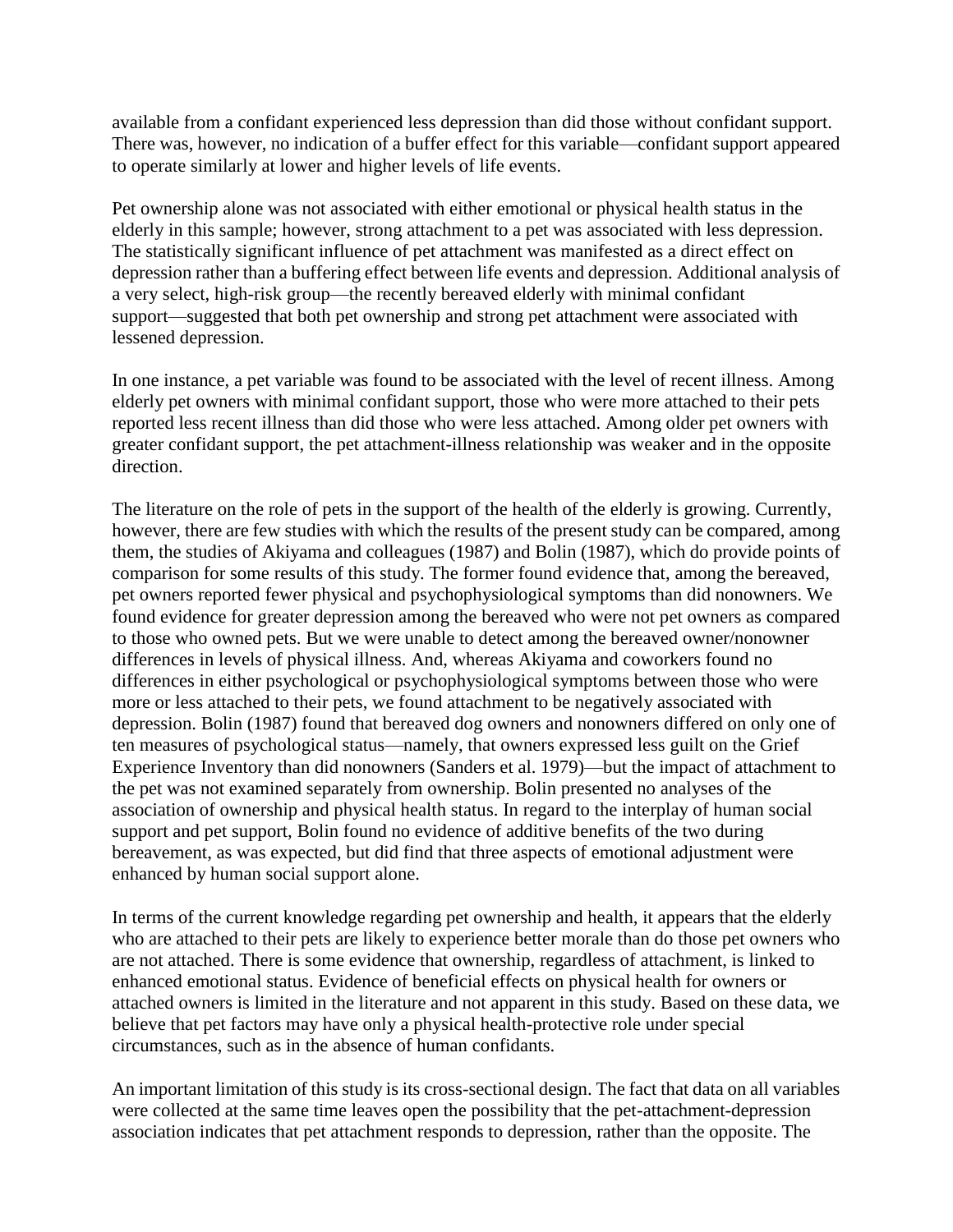question of which factor is antecedent can only be sorted out with a longitudinal research design. Furthermore, when interpreting cross-sectional findings on a limited age group, such as those over 65, the possibility exists that the effects are related to social or environmental factors peculiar to the time period during which these people have lived, the so-called cohort effect. Thus, persons who are younger than this sample may, upon reaching the age of 65, experience a different level of attachment to their pets, and there may be different consequences associated with such attachment. For this reason, extrapolation of our findings to subsequent generations is inappropriate.

Our tentative conclusion is that, among the U.S. elderly, pet attachment is related to enhanced emotional status. Furthermore, among bereaved elderly persons with minimal human confidant support, a pet may provide support sufficient to lessen emotional distress. These conclusions, though strengthened by the use of a national probability sample, must be viewed as an early step in critically examining strongly held assumptions about the health and emotional benefits of pet ownership.

# **References**

- 1. Akiyama, H., J. M. Holtzman, and W. E. Britz. 1987. Pet ownership and health status during bereavement. *Omega: Journal of Death and Dying* 17:1 87-93.
- 2. Barrera, M. 1986. Distinctions between social support concepts, measures, and models. *American Journal of Community Psychology* 14:413-45.
- 3. Berkman, L., and S. L. Syme. 1979. Social networks, host resistance and mortality: A nine-year follow-up study of Alameda County residents. *American Journal of Epidemiology* 109:186-204.
- 4. Berkman, L. E., Berkman, C.S., Kasl S., Freeman, D.H., Leo, L, Ostfeld, A.M., Cornoni-Huntley, J., and Brody, J.A. 1986. Depressive symptoms in relation to physical health and functioning in the elderly. *American Journal of Epidemiology* 124:372-88.
- 5. Billings, A. G., and R. H. Moos 1982. Stressful life events and symptoms: A longitudinal model. *Health Psychology,* l 99-117.
- 6. Bolin, S. E.1987. The effects of companion animals during conjugal bereavement. *Anthrozoos* 1:26-35.
- 7. Cannon, W. 1929. *Bodily changes in pain, hanger, fear and rage*. New York: Appleton.
- 8. Cohen, S., and T. A. Wills. 1985. Stress, social support, and the buffering hypothesis. *Psychological Bulletin* 98:310-57.
- 9. Comstock, G. W., and K. J. Helsing. 1976. Symptoms of depression in two communities *Psychological Medicine* 6:551-63.
- 10. Erickson, R. 1985. Companion animals and the elderly. *Geriatric Nursing (New York)* 6 (March-April) 92-96.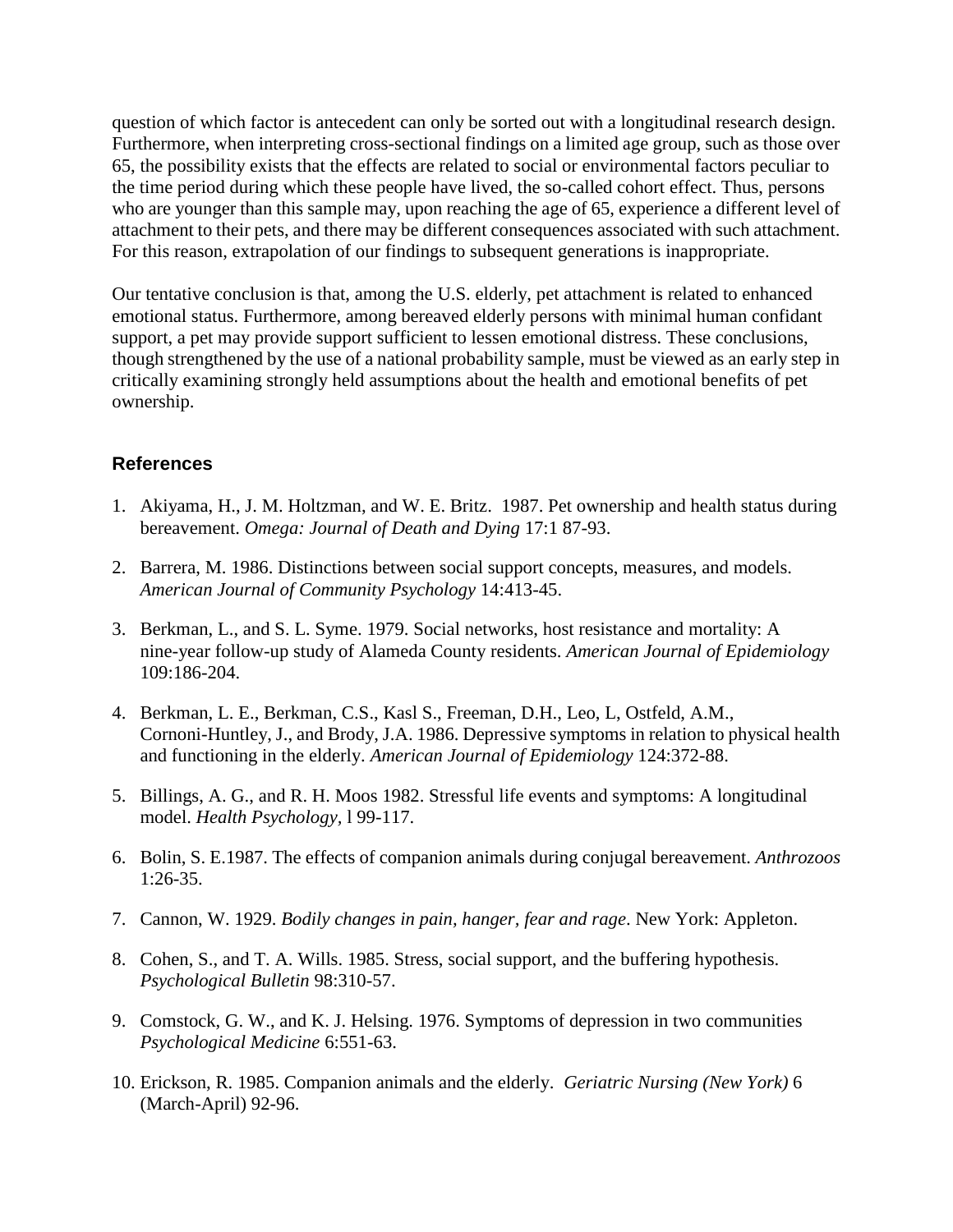- 11. Estes, E. H., Jr. 1969. Health experience in the elderly. In *Behavior and adaptation in late life*, ed. E. W. Busse and E. Pfeiffer. Boston: Little, Brown.
- 12. Frerichs, R. R., C. S. Aneshensel, and V. A. Clark. 1981. Prevalence of depression in Los Angeles County. *American Journal of Epidemiology* 113: 691-99.
- 13. Friedmann, E., A. H. Katcher, J. Lynch, and S. A. Thomas. 1980. Animal companions and one-year survival of patients after discharge from a coronary care unit. *Public Heath Response* 95 307-12.
- 14. Garrity, T. E., and M. B. Marx. 1985. Effects of moderator variables on the response to stress. In *Stress Psychological and physiological interactions*, ed. S. R. Burchfield Washington, D.C: Hemisphere.
- 15. Hall, L. A., E. S. Schaefer, and R. S. Greenberg. 1987. Quality and quantity of social support as correlates of psychosomatic symptoms in mothers with young children. *Research in Nursing and Health* 10:287-98.
- 16. Hochstim, J. R., and K.S. Renne. 1971. Reliability of response in a socio-medical population study. *Public Opinion Quarterly* 35: 69-79.
- 17. Holmes, T. H., H. Goodell, S. Wolf, and H. F. Wolff. 1950. *The nose. An experimental study of reactions within the nose in human subjects during varying life experiences*. Springfield: C.C. Thomas.
- 18. Holmes, T. H., and M. Masuda. 1974. Life change and disease susceptibility. In *Stressful life events. Their nature and effects*, ed. B. S. Dohrenwend and B.P. Dohrenwend. New York: Wiley.
- 19. Holmes, T H., and R. H. Rahe. 1967. The Social Readjustment Rating Scale. *Journal of Psychosomatic Research* 11:213-18.
- 20. House, J. S., and R. L. Kahn. 1985. Measures and concepts of social support. In *Social support and health*, ed. S. Cohen and S. L. Syme. New York: Academic Press.
- 21. Jette, A. M., and L. G. Branch. 1981. The Framingham disability study: II. Physical disability among the aging. *American Journal of Public Health* 71:1211 -16.
- 22. Johnson, T. R. 1988. The social environment and health. Ph.D. dis. University of Kentucky, Lexington.
- 23. Kessler, R. C., and J. D. McLeod. 1985. Social support and mental health in community samples. In *Social support and health*, ed. S. Cohen and S. L. Syme. New York: Academic Press.
- 24. Lago, D., C. M. Connell, and B. Knight.1983. A companion animal program. In *Mental health and aging*, ed. M. A. Smyer and M. Gatz. Beverly Hills, Sage.
- 25. Lund, D. A., R. Johnson, H. N. Baraki, and M. F. Dimond. 1984. Can pets help the bereaved? *Journal of Gerontological Nursing* 10: 6-12.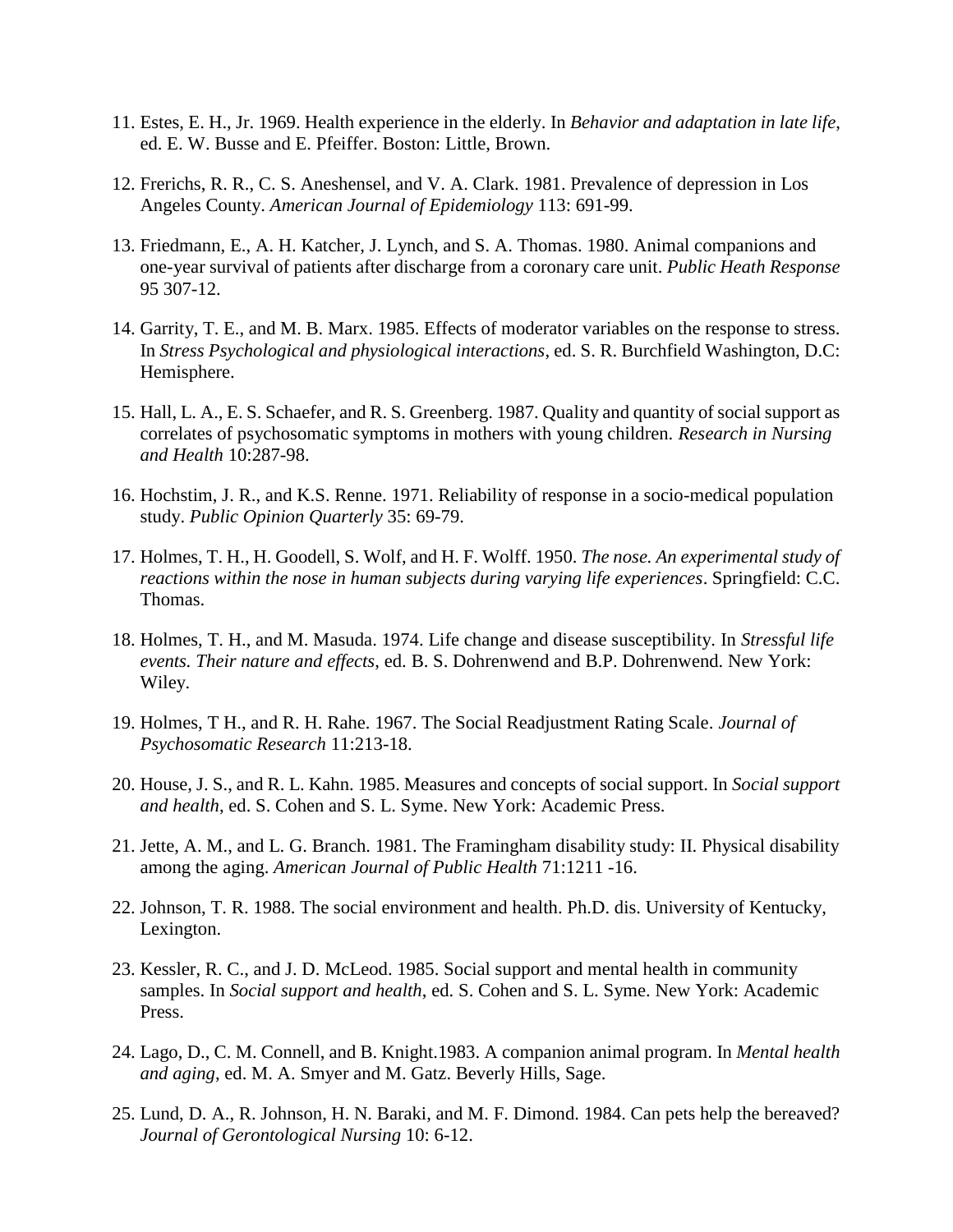- 26. Marx, M. B.1984. The salubrious endearment. Review of *New perspectives on our lives with companion animals*, ed. A. H. Katcher and A. M. Beck. *Contemporary Psychology* 29 902-3.
- 27. Marx. M. B., L. Stallones, and T. E Garrity. 1987. Demographics of pet ownership among U.S. elderly. *Anthrozoos* 1 36-40.
- 28. Moos, R. H., R. C. Cronkite, A. G. Billings, and J. W. Finney.1983. *Health and daily living form manual*. Palo Alto, Calif.: Social Ecology Laboratory, Stanford University.
- 29. Mugford, R. A., and J. G. M'Comisky. 1975. Some recent work on the psychotherapeutic value of caged birds with old people. In *Pet animals and society*, ed. R. S. Anderson. London: Bailliere Tindall.
- 30. Murrell, S. A., S. Himmelfarb, and K Wright. 1983. Prevalence of depression and its correlates in older adults. *American Journal of Epidemiology* 117:173-85.
- 31. Netting, F.E., C. C. Wilson, and J. C. New. 1987. The Human-Animal Bond-Implications for Practice. *Social Work* 32: 6-64.
- 32. Ory, M. G., and E. L. Goldberg. 1983. Pet possession and life satisfaction in elderly women. In *New perspectives on our lives with companion animals*, eds. A. H. Katcher and A. M. Beck. Philadelphia: University of Pennsylvania Press.
- 33. Radloff, L.S. 1977. The CES-D scale: A self-report depression scale for research in the general population. *Applied Psychological Measurement* 1 384-401.
- 34. Rahe, R. H. 1974. The pathway between subjects' recent life changes and their near-future illness reports representative results and methodological issues. In *Stressful life events: Their nature and effects*, ed. B. S. Dohrenwend and B. P. Dohrenwend. New York: Wiley.
- 35. Robb, S. S., and C. E. Stegman. 1983. Companion animals and elderly people: A challenge for evaluators of social support. *Gerontologist* 23:277-82.
- 36. Roberts, R. E. 1980. Reliability of the CES-D scale in different ethnic contexts. *Psychiatry Research* 2:125-34.
- 37. Ross, C E., and J. Mirowsky. 1979. A comparison of life event-weighting schemes: Change, undesirability and effect-proportional indices *Journal of Health and Social Behavior* 20:166-77.
- 38. Sanders. C. M., P. A. Mauger, and P. N. Strong, Jr. 1979. *A manual for the grief experience inventory*. (Available from C. M. Sanders, Suite 432, Doctor's Building, 1012 S. Kings Drive, Charlotte, NC 28283.)
- 39. Selye, H. 1946. The general adaptation syndrome and the diseases of adaptation. Journal of Clinical Endocrinology 6:117-230.
- 40. Stallones, L., M. B. Marx, T. F. Garrity, and T. P. Johnson. In preparation. Attachment to companion animals among old pet owners.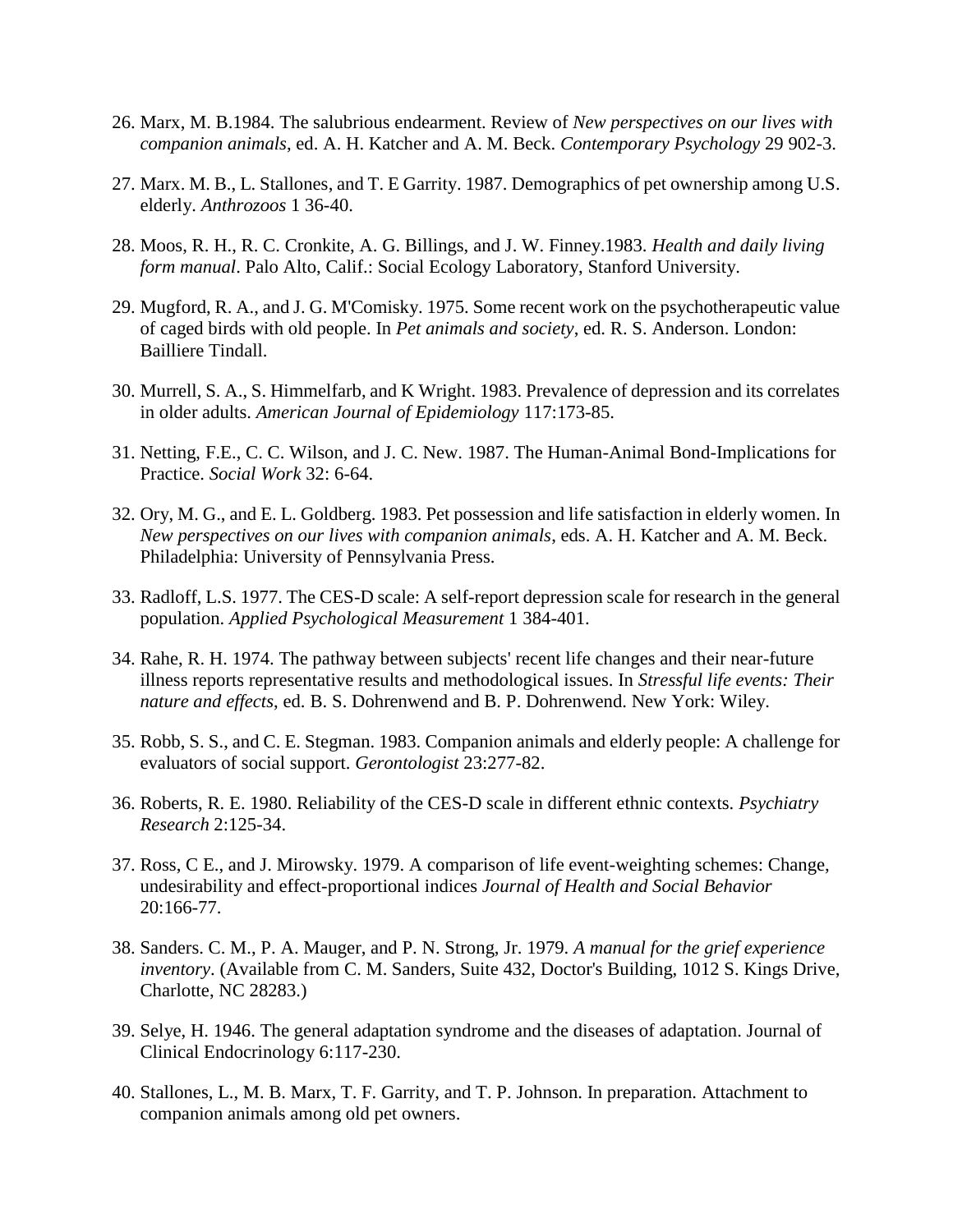- 41. U.S. Bureau of the Census.1983a *1980 census of population. Vol. 1, Characteristics of the population. General population characteristics. United States summary* PC80-1-B1. Washington, D.C.: U.S. Government Printing Office.
- 42. U.S. Bureau of the Census. 1983b. *1980 census of population. Vol.1, Characteristics of the population. General social and economic characteristics. United States summary*. PC80-1-C1. Washington, D.C.: U.S. Government Printing Office.
- 43. VanDusen, R. A, and N. Zill, eds.1975. *Basic background items for US. household surveys*, pp.45-57. Washington, D.C.: Social Science Research Council.
- 44. Vernon, S. W., and R. E. Roberts. 1982. Prevalence of treated and untreated psychiatric disorders in three ethnic groups. *Social Science and Medicine* 16:157582.
- 45. Waksberg. J. 1978. Sampling methods for random digit dialing. *Journal of American Statistical Association* 73:40-46.
- 46. Weissman, M. M., D. Sholomskas, M. Pottenger, B. A. Prusoff, and B. Z. Locke. 1977. Assessing depressive symptoms in five psychiatric populations: A validation study. American *Journal of Epidemiology* 106:203-14.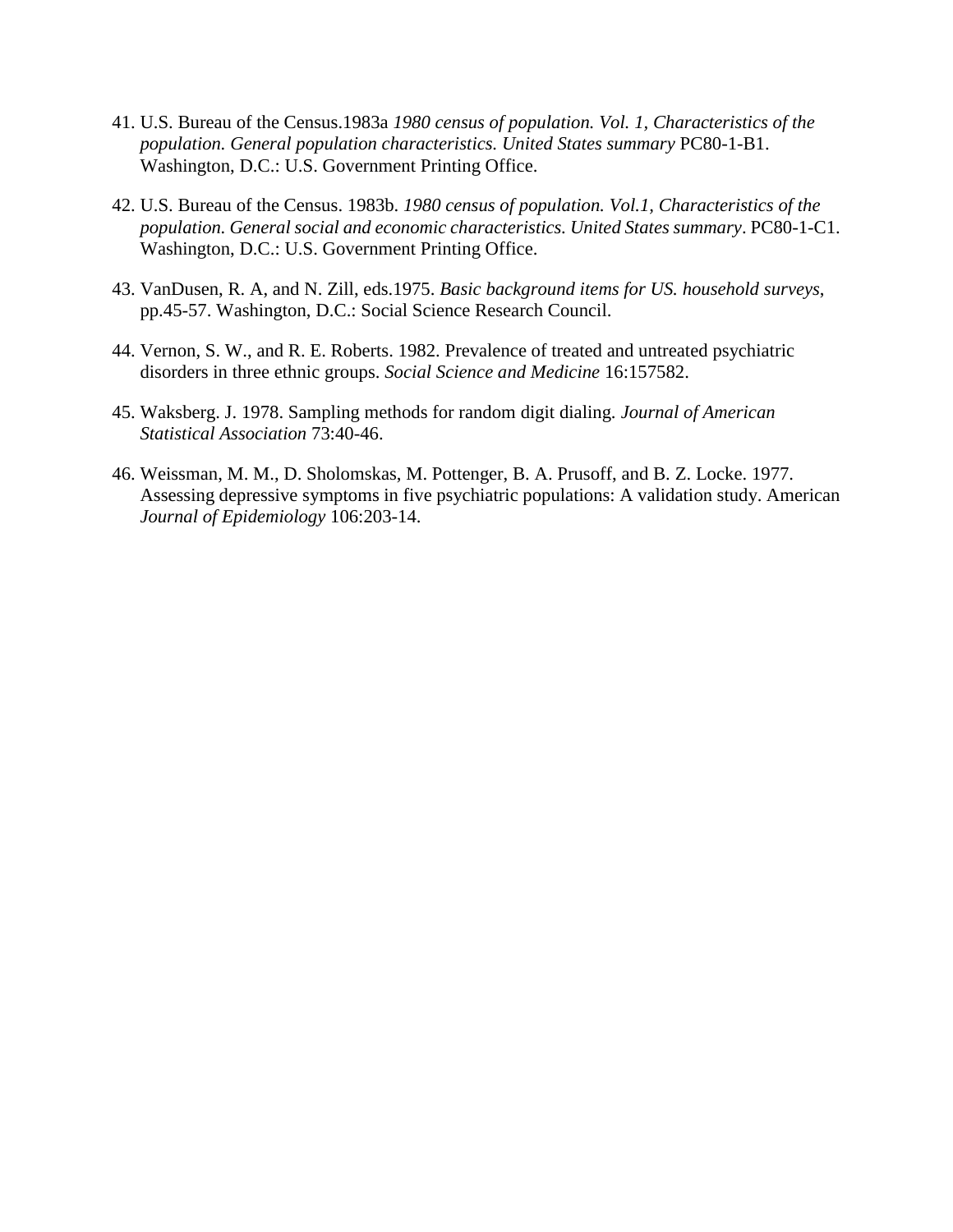# **Appendix 1. Twelve Item Measuring Recent Life Events**

\_\_\_\_\_\_\_\_\_\_\_\_\_\_\_\_\_\_\_\_\_\_\_\_\_\_\_\_\_\_\_\_\_\_\_\_\_\_\_\_\_\_\_\_\_\_\_\_\_\_\_\_\_\_\_\_\_

Within the last twelve months . . .

- 1. Have you lost something of sentimental value?
- 2. Have you had a close friend die?
- 3. Have you been divorced or separated?
- 4. Have you had trouble with your in-laws?
- 5. Has your spouse died?
- 6. Has another family member (other than spouse) died?
- 7. Have you retired from a job?
- 8. Has your income decreased substantially (enough to be noticed)?

\_\_\_\_\_\_\_\_\_\_\_\_\_\_\_\_\_\_\_\_\_\_\_\_\_\_\_\_\_\_\_\_\_\_\_\_\_\_\_\_\_\_\_\_\_\_\_\_\_\_\_\_\_\_\_\_\_

\_\_\_\_\_\_\_\_\_\_\_\_\_\_\_\_\_\_\_\_\_\_\_\_\_\_\_\_\_\_\_\_\_\_\_\_\_\_\_\_\_\_\_\_\_\_\_\_\_\_\_\_\_\_\_\_\_

- 9. Have you gone deeply into debt?
- 10. Have you had legal problems?
- 11. Have you been assaulted (beat-up, mugged, or attacked)?
- 12. Has a favorite pet died?

### **Appendix 2. Six Item Measuring Pet Attachment\***

- 1. Do you consider your pet a friend?
- 2. Do you talk to your pet?
- 3 . Would you say that owning a pet adds to your happiness?
- 4. Do you talk to others about your pet?
- 5. Do you often play with your pet?
- 6. Does your pet know how you feel about things?

\*Response choices are: yes, no, maybe, don't know, refused to answer

\_\_\_\_\_\_\_\_\_\_\_\_\_\_\_\_\_\_\_\_\_\_\_\_\_\_\_\_\_\_\_\_\_\_\_\_\_\_\_\_\_\_\_\_\_\_\_\_\_\_\_\_\_\_\_\_\_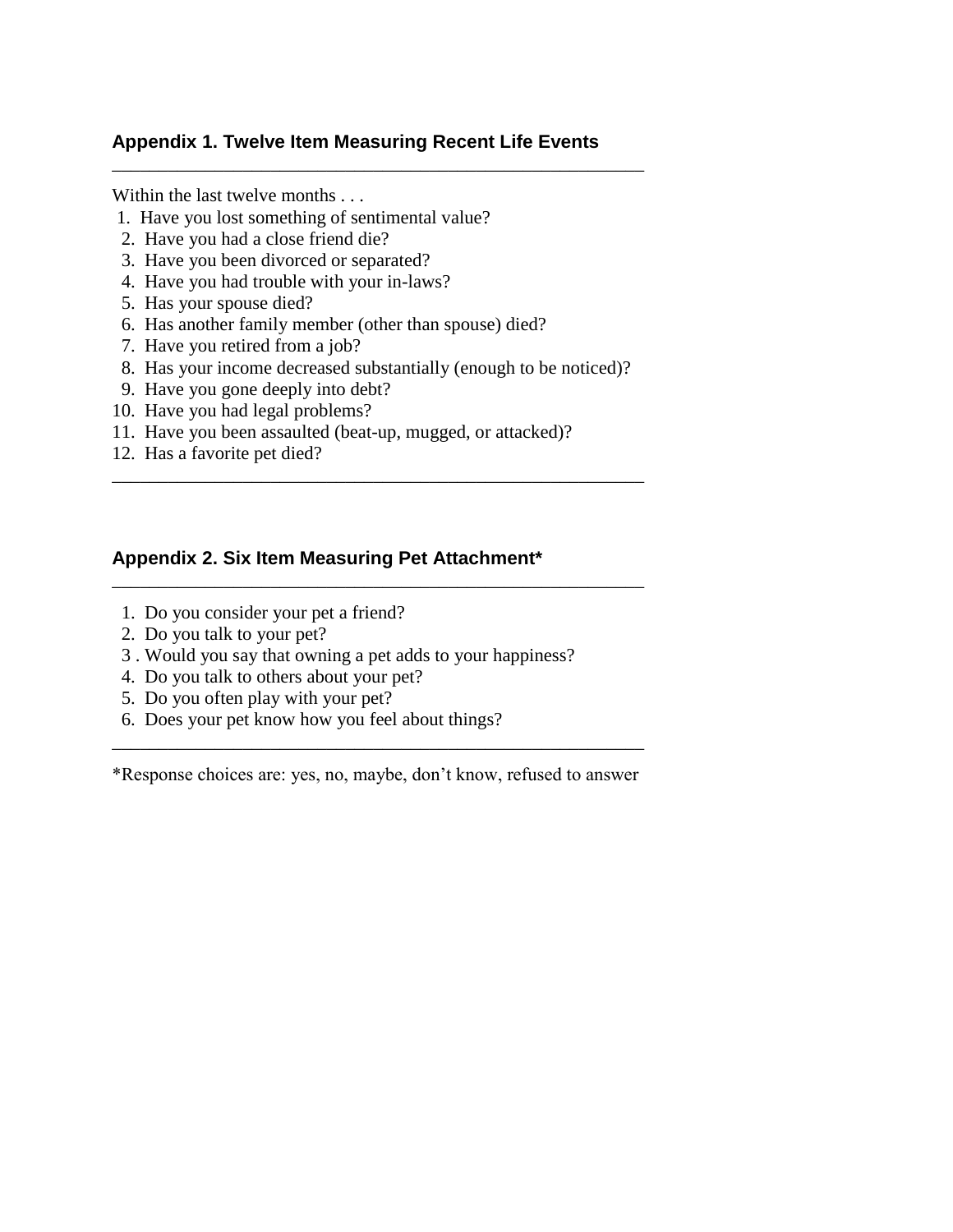|                   | Life<br>change | Confidant<br>support | Pet<br>attachment | Pet<br>ownership | Depression     | <b>Illness</b> |
|-------------------|----------------|----------------------|-------------------|------------------|----------------|----------------|
| <b>Confidant</b>  | 0.041          |                      |                   |                  |                |                |
| $\mathbf{P}$      | 0.159          |                      |                   |                  |                |                |
| $\boldsymbol{N}$  | 1184           |                      |                   |                  |                |                |
| <b>Attachment</b> | $-0.001$       | 0.001                |                   |                  |                |                |
| $\mathbf{P}$      | 0.980          | 0.973                |                   |                  |                |                |
| $\boldsymbol{N}$  | 369            | 373                  |                   |                  |                |                |
| Ownership         | 0.045          | 0.006                | cannot            |                  |                |                |
| $\mathbf{P}$      | 0.119          | 0.821                | compute           |                  |                |                |
| $\overline{N}$    | 1196           | 1218                 |                   |                  |                |                |
| <b>Depression</b> | 0.186          | $-0.143$             | $-0.114$          | $-0.010$         |                |                |
| $\mathbf{P}$      | 0.000          | 0.000                | 0.04              | 0.746            |                |                |
| $\overline{N}$    | 976            | 991                  | 312               | 1000             |                |                |
| <b>Illness</b>    | 0.089          | $-0.051$             | $-0.004$          | $-0.006$         | 0.290          |                |
| $\mathbf{P}$      | 0.002          | 0.073                | 0.925             | 0.818            | 0.000          |                |
| $\boldsymbol{N}$  | 1186           | 1207                 | 373               | 1221             | 993            |                |
| Mean              | 13.29          | 2.69                 | 1.66              | 1.33             | 6.59           | 6.69           |
| Standard          | 1.20           | 0.54                 | 0.47              | 0.47             | 6.80           | 2.10           |
| deviation         |                |                      |                   |                  |                |                |
| Minimum           | 12.00          | $1$ (none)           | $1$ (weak)        | 1 (No)           | $\overline{0}$ | 4              |
| Maximum           | 19.00          | $3(3+)$              | $2$ (strong)      | $2$ (yes)        | 44             | 12             |
| Number            | 1196           | 1218                 | 376               | 1232             | 1000           | 1221           |

### **Table 1. Pearson Product Moment Correlations of Life Change, Social Support, Pet and Health Variables Among Elderly (65+ Years) Americans**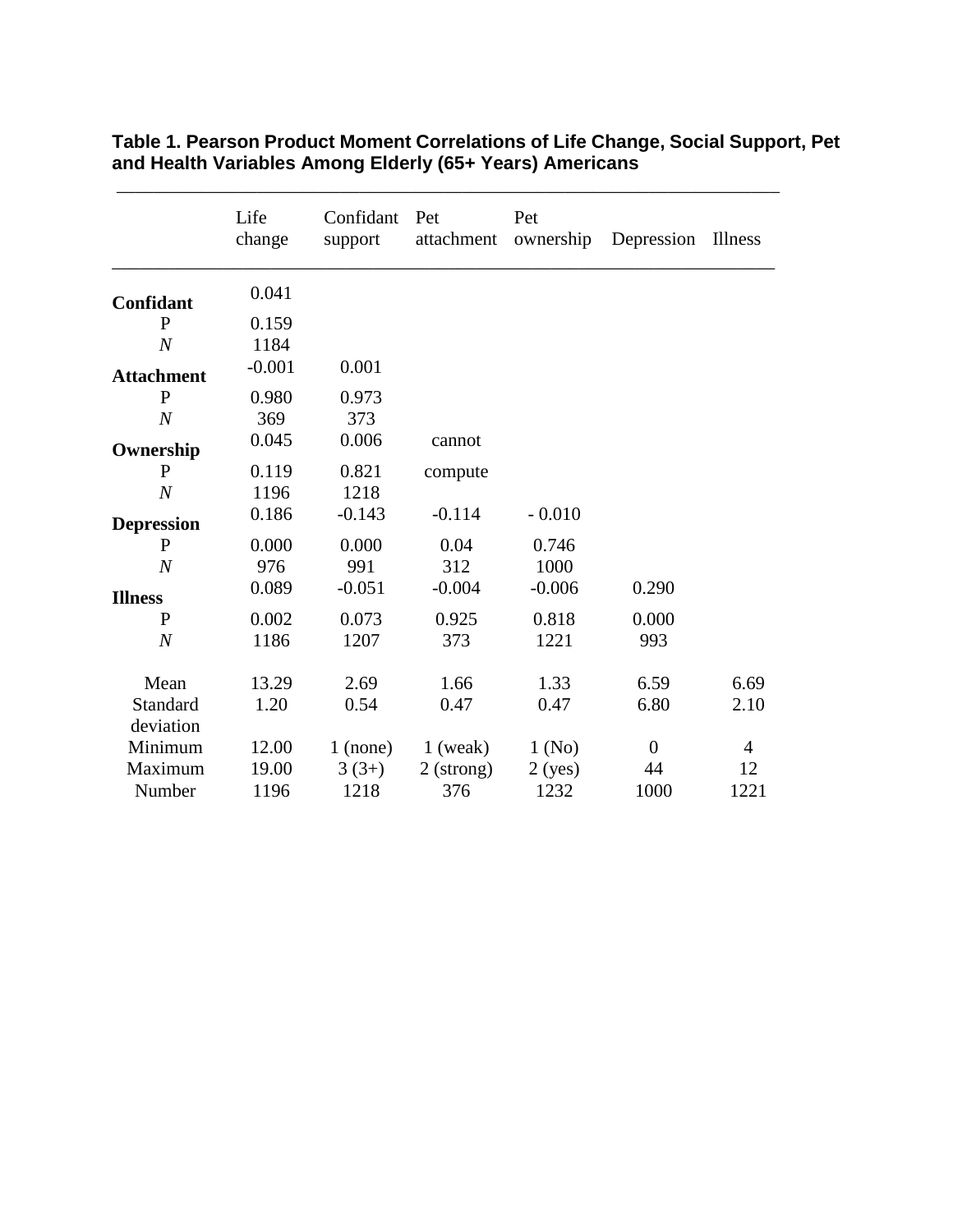### **Table 2. Variance Explained from Regression Analyses of Depression and Illness Experience, Predicted by Life Change, Pet Attachment, and Their Interaction Among Elderly (65+ Years) Americans**

|                              | <b>Dependent variables</b> |                |  |  |
|------------------------------|----------------------------|----------------|--|--|
| <b>Predictor variables</b>   | <b>Depression</b>          | <b>Illness</b> |  |  |
| Life change                  | $.0490**$                  | .0098*         |  |  |
| Pet attachment               | .0133                      | .0000          |  |  |
| Life change x pet attachment | .0000                      | .0064          |  |  |
|                              | 307                        | 365            |  |  |
| $\boldsymbol{N}$             |                            |                |  |  |
| Total $R^2$                  | .0623                      | .0162          |  |  |
| $\mathcal{L}$ $\Omega$       |                            |                |  |  |

\_\_\_\_\_\_\_\_\_\_\_\_\_\_\_\_\_\_\_\_\_\_\_\_\_\_\_\_\_\_\_\_\_\_\_\_\_\_\_\_\_\_\_\_\_\_\_\_\_\_\_\_\_\_\_\_\_\_\_\_\_\_\_\_\_\_\_\_\_\_\_

*\*p* < .05 \*\**p* < .01

### **Table 3. Variance Explained from Regression Analyses of Depression and Illness Experience, Predicted by Life Change, Confidant Support, Pet Attachment, and Their Interactions Among Elderly (65+ Years) Americans Dependent variables**

|                                    | <b>Dependent variables</b> |                |  |  |
|------------------------------------|----------------------------|----------------|--|--|
| <b>Predictor variables</b>         | <b>Depression</b>          | <b>Illness</b> |  |  |
| Life change                        | $.0484**$                  | .0090          |  |  |
| Confidant support                  | .0060                      | .0048          |  |  |
| Pet attachment                     | $.0135*$                   | .0000          |  |  |
| Life change x confidant support    | .0009                      | .0010          |  |  |
| Life change x pet attachment       | .0000                      | .0053          |  |  |
| Confidant support x pet attachment | .0012                      | $.0110*$       |  |  |
|                                    | 304                        | 362            |  |  |
| $\boldsymbol{N}$                   |                            |                |  |  |
| Total $R^2$                        | .0700                      | .0311          |  |  |

\_\_\_\_\_\_\_\_\_\_\_\_\_\_\_\_\_\_\_\_\_\_\_\_\_\_\_\_\_\_\_\_\_\_\_\_\_\_\_\_\_\_\_\_\_\_\_\_\_\_\_\_\_\_\_\_\_\_\_\_\_\_\_\_\_\_\_\_\_\_\_

 $*p < .05$ 

\*\* $p < .01$